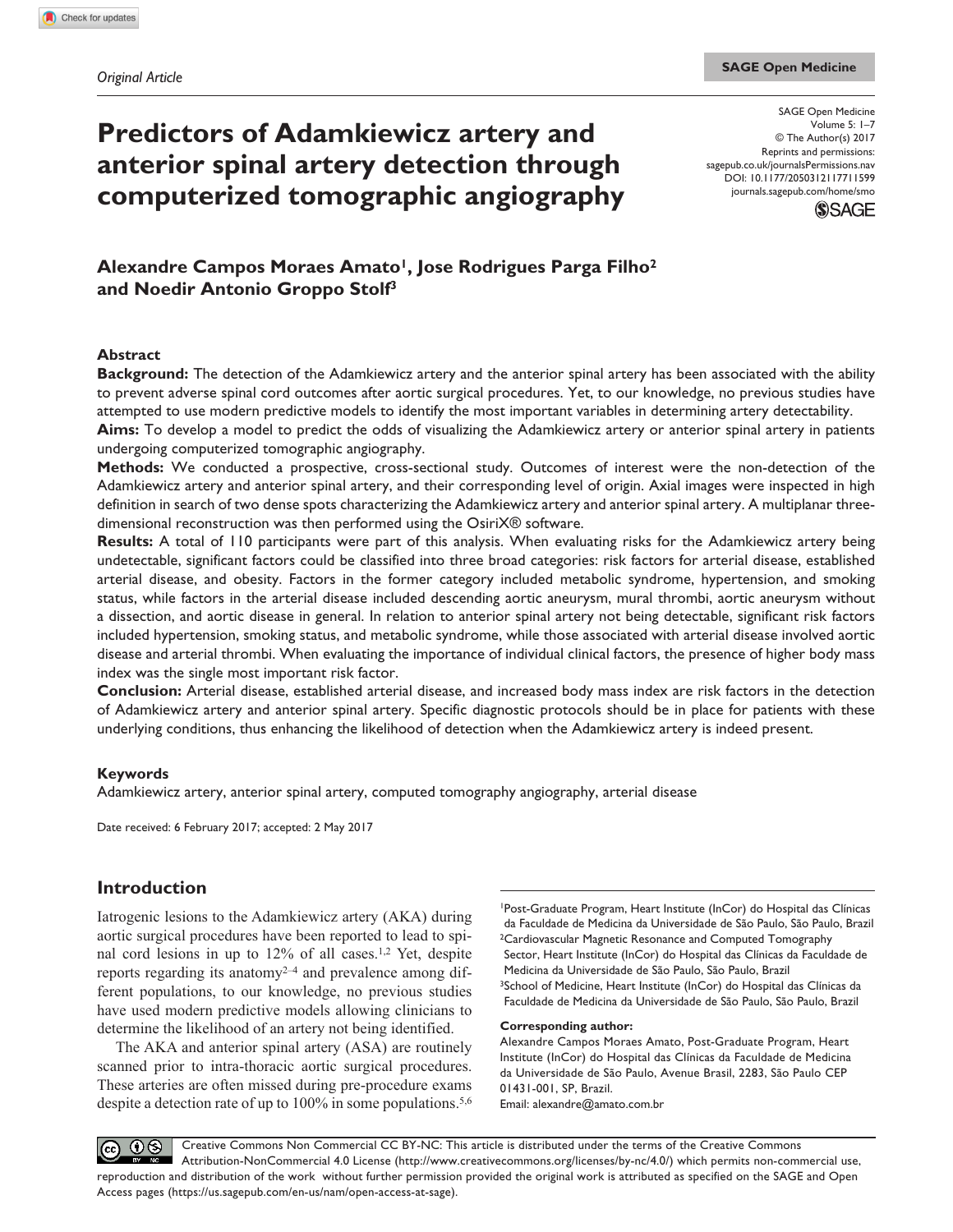For example, in a study evaluating 555 participants from different populations, a detection rate around 80% was reported, with a thoracic level being the most common.<sup>7</sup> Levels of origin are disputed, however, with other reports describing lower lumbar levels also being frequent.<sup>4</sup> When it comes to the ASA, however, this artery has been identified in a number of populations, its trajectory being well described as continuous along the spinal cord.6 Success in tracing the entire continuity of this artery through imaging techniques varies, however, with success rates around only 30% in most cases.<sup>8</sup> The ASA diameter has also been described to vary considerably among the general population;<sup>9</sup> this factor likely influences the corresponding detection rate.

A host of factors have been associated with the ability to detect the AKA and ASA during computerized tomographic angiographic (CTA) exams. For example, the use of intravenous contrast has been associated with decreased detection rates when compared to intra-arterial techniques.10 However, even when an intra-arterial route is chosen, the dose and speed of the injection have also been shown to affect detection rates, with low doses and injection speed being associated with lower detection rates.5,11 In addition, patients' anterior–posterior diameter is an important factor with obese patients absorbing more radiation and therefore introducing more noise to the image.12 Related to this factor, a high tube voltage has been shown to weaken attenuation by an intravascular contrast material, leading to poor contrast, and therefore reducing vascular detection.13 Despite a knowledge of individual risk factors, their inclusion in predictive models providing a more accurate prediction has not been pursued by previous authors.

The objective of this study was therefore to develop a model to predict the odds of visualizing the AKA or ASA in patients undergoing CTA.

## **Methods**

## *Study design*

We conducted a prospective, cross-sectional study to predict risk factors in the non-detection of the AKA and the ASA in patients undergoing CTA. This study is described in accordance with the STROBE (STrengthening the Reporting of OBservational studies in Epidemiology) guidelines.14

## *Ethics*

Our study was approved by the Institutional Review Board of the School of Medicine at the University of São Paulo, Brazil. Informed consent was offered to all potential participants and subsequently signed prior to any study protocol being implemented. The trial was registered under no. RBR-326MSC at Registro Brasileiro de Ensaios Clínicos (ReBEC, [http://www.ensaiosclinicos.gov.br/,](http://www.ensaiosclinicos.gov.br/) last accessed September 2016).

## *Setting*

Data were collected at the Radiology Department of the Heart Institute (InCor) at the University of São Paulo, Brazil. Participant accrual occurred between October 2011 and July 2012.

## *Participants*

We included all consecutive patients undergoing a CTA as a pre-operative evaluation for a thoracic aortic surgical intervention and understand the difference of identification between diseased and non-diseased aortas. We excluded patients younger than 25years of age to maintain group homogeneity in relation to their underlying conditions. No patients with prior aortic surgery were included. All imaging studies were performed on a 320-row detector CT scanner with  $120 \text{kV}$  and  $450 \text{mA}$  adaption and automated radiationreduction software. The latter included Adaptive Iterative Dose Reduction, Target CTA, and SUREExposure™. The trigger threshold level was set at 150Hounsfield Unit.

Our sample size calculation established that a minimum of 37 individuals would be required in each group (for a total sample of 74 individuals) in order to detect a 30% difference between the following proportions: group A=94% and group  $B=64%$ . Assumptions included a test that would detect differences in both directions, with a significance level of 5% and a statistical power of 90%.

#### *Outcomes*

Outcomes of interest were the non-detection of the AKA and ASA, and their corresponding level of origin. AKA is the major arterial supply and anastomosis with the ASA feeding the lower thoracic, lumbar, and sacral spinal cord. It has a variable origin and most commonly arises from a left posterior intercostal artery at the level of the 9th to 12th intercostal artery, originating from the aorta. The ASA is an artery coursing along the anterior sulcus of the spinal cord, supplying the 2/3 anterior aspect of the spinal cord. It is supplied not only by the vertebral arteries but also by the deep cervical artery for the cervical spinal cord, the artery of Von Haller at the thoracic level and the AKA at the lower thoracic/lumbar level.15–17 Outcome variables were obtained from the interpretation of the CTA images. All patients received a non-ionic contrast with volumes varying from 26 to 160mL, the volume being proportional to each patient's body weight. The contrast was administered intravenously at a 5mL/s. Each image was independently reviewed by two observers, the first author (A.C.M.A.) and the second author (J.R.P.F.). In cases of disagreement, a second image was identified until agreement was reached. An AKA or ASA was deemed detectable when its path could be identified as (a) originating from the aorta and (b) having a linear image resembling a hairpin. Specifically, axial images were inspected in high definition in search of two dense spots characterizing the ASA, as well as the AKA. A multiplanar three-dimensional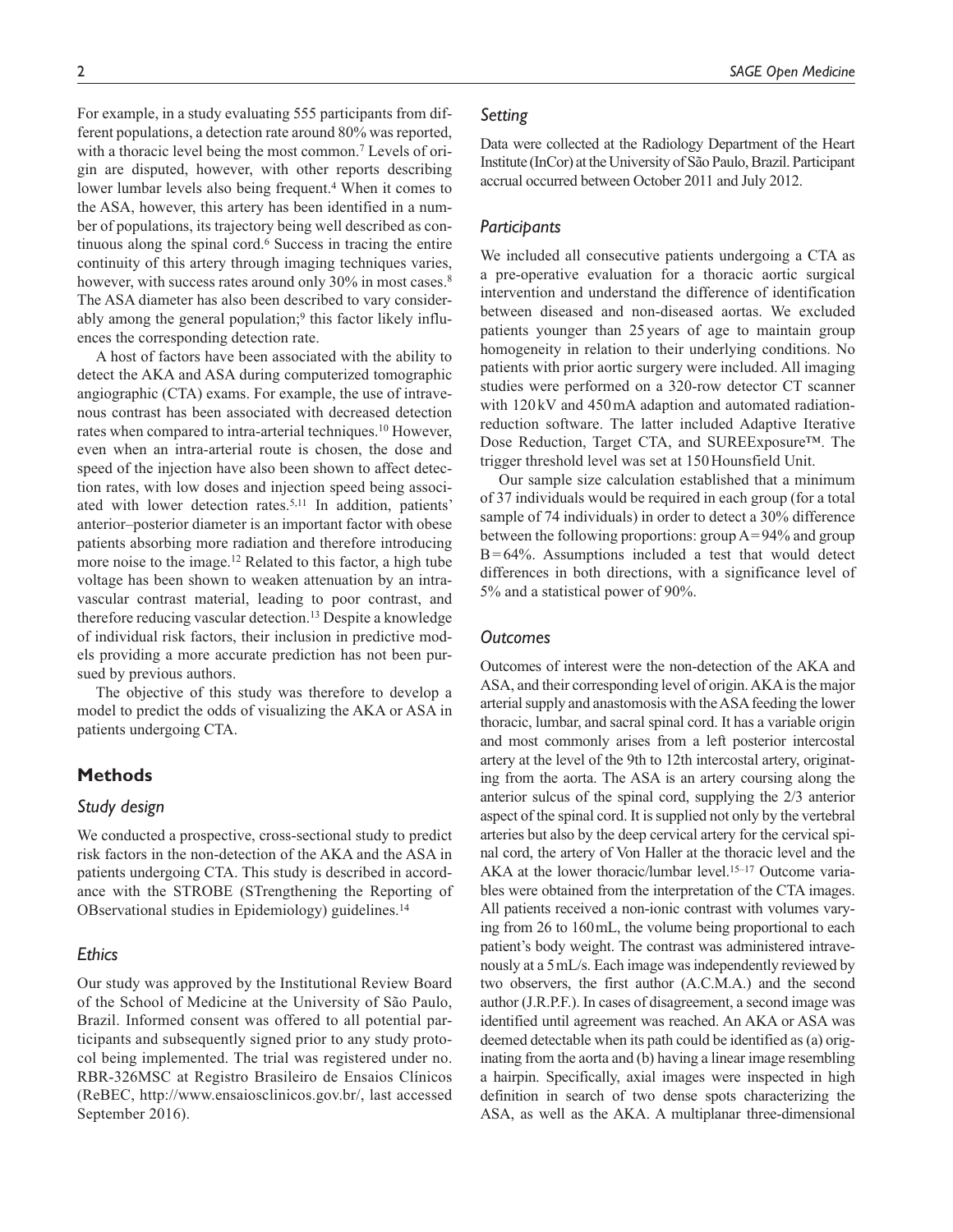

**Figure 1.** Examples of AKA and ASA images.

(3D) reconstruction was then performed using the OsiriX software, which consists of the simultaneous visualization of three oblique planes mutually convergent at 90° on three windows. Manual rotation then allowed for the evaluation of the entire cord. A video illustrating this technique is available at [http://](http://vascular.pro/aka.html) [vascular.pro/aka.html](http://vascular.pro/aka.html). The point where the axes cross ("mark") was placed on the spinal cord at the level of the last thoracic vertebra, and a sagittal image appeared in the upper left window. We obtained an almost coronal or para-coronal oblique view in the largest window by performing the following maneuvers: adjusting the axis position and tilting on the longitudinal direction to encompass most of the spinal cord in the upper left window, changing the section thickness using a maximum intensity projection (MIP) algorithm, and "windowing." In addition, tilting the axes angle and scrolling the images along the anterior–posterior direction enabled rapid scanning of the full spinal cord (Figure 1).

## *Predictors*

Our main predictors were body mass index; risk factors of arterial diseases including smoking status, diabetes mellitus, hypertension, and dyslipidemia; and metabolic syndrome and arterial diseases including descending aortic aneurysm, aortic dissection, mural thrombosis, aortic aneurysm with no dissection, thrombosis with neither aneurysm nor dissection, and other aortic diseases. Predictors were collected during an interview prior to the CTA exam.

## *Potential confounders*

Potential confounders were selected on the basis of evidence from previous literature combined with clinical judgment.18 Specifically, we selected age, gender, and race.

## *Statistical methods*

Our exploratory analysis started by evaluating distributions, frequencies, and percentages for each of the numeric and categorical variables. Categorical variables were evaluated for near-zero variation.<sup>19</sup> Extensive graphical displays were used for both univariate analysis and bivariate associations, accompanied by broader tests such as Maximal Information Coefficient<sup>20</sup> and Nonnegative Matrix Factorization<sup>21</sup> algorithms for numeric variables. Missing data were explored using a combination of graphical displays involving univariate, bivariate, and multivariate methods. Imputation was performed using a k-nearest neighbors algorithm  $(n=5)$ .<sup>22</sup>

Our modeling strategy consisted of a series of generalized linear models with a binomial distribution family to evaluate the association between undetectable AKA and ASA as outcomes and risk factors for arterial conditions, as well as arterial conditions themselves. These models were adjusted for age, race, gender, and image quality. In order to reach the most parsimonious model, we used backward deletion based on a series of likelihood-ratio tests comparing nested models.

We also performed an analysis using a series of regression tree models for hierarchical clustering<sup>23</sup> to identify the most common associations and hierarchical patterns among risk factors. Tree regression pruning was based on the following algorithm: at each pair of nodes from a common parent, we assessed the error based on the testing data, specifically evaluating whether its sum of squares would decrease if the two nodes were removed. In case of a positive answer, nodes were removed, otherwise they were left intact. In order to avoid overfitting, we used a cost-complexity pruning strategy using the weakest link-pruning strategy by successively collapsing the internal node that produces the smallest pernode increase in the cost-complexity criterion.<sup>24</sup> Although tree regression models represent the best cut-points for values predicting outcomes, in contrast with linear regression models, their results cannot be represented in a single equation. However, they have a graphical representation which we present along with our result interpretation. All analyses were performed using the R language<sup>25</sup> and the following packages: ggplot2<sup>26</sup> and rmarkdown.<sup>27</sup>

## **Results**

A total of 110 participants were included in this analysis. Patients were on average 61 years, mostly male (54.5%), with an average body mass index of 27. Most (66%) presented hypertension, nearly half (45%) were smokers, and approximately half of them had signs of arterial disease (Table 1).

When evaluating non-adjusted risks for the AKA not being detectable, significant factors could be classified into two broad categories: risk factors for arterial disease and established arterial disease. Factors in the former category included metabolic syndrome, hypertension, and smoking status, while factors in the latter category included descending aortic aneurysm, mural thrombi, aortic aneurysm without a dissection, and aortic disease in general (Table 2).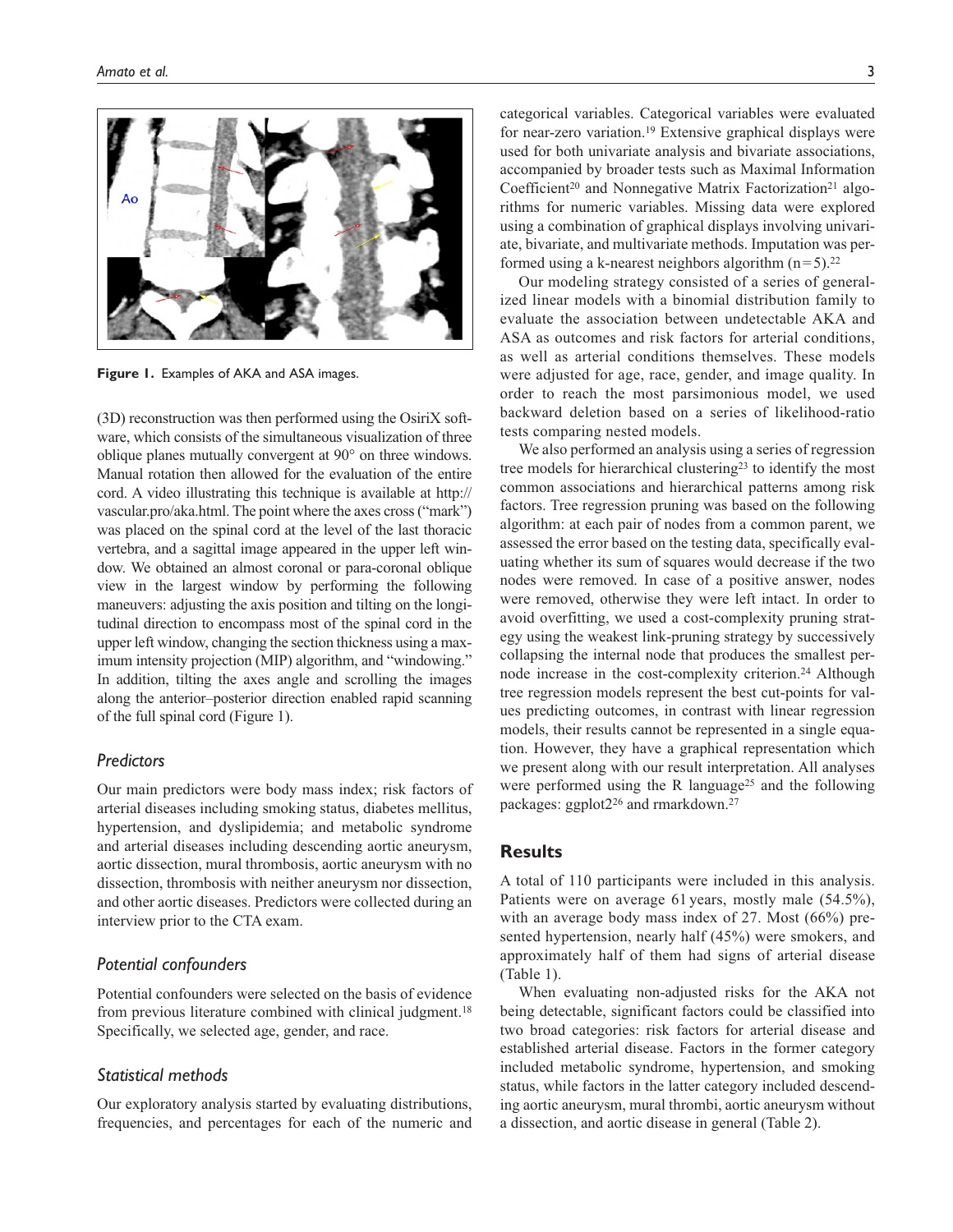**Table 1.** Baseline characteristics of patient sample.

| Variable                        | Total $(110)$       | AKA detectable (67) | AKA invisible (43)  | p-value |
|---------------------------------|---------------------|---------------------|---------------------|---------|
| Age                             | 60.97 $(\pm$ 12.39) | 59.67 (± 13.95)     | 63 ( $\pm$ 9.25)    | 0.135   |
| Female gender                   | 50 (45.5%)          | 32 (47.8%)          | 18(41.9%)           | 0.682   |
| White race                      | 55 (50%)            | 28 (41.8%)          | 27 (62.8%)          | 0.132   |
| BMI                             | $27.06 (\pm 5.21)$  | $26.45 (\pm 4.79)$  | 28.01 ( $\pm$ 5.74) | 0.142   |
| Smoking status                  | 49 (44.5%)          | 22 (32.8%)          | 27 (62.8%)          | 0.004   |
| Diabetes mellitus               | 15(13.6%)           | 7(10.4%)            | 8(18.6%)            | 0.351   |
| <b>Hypertension</b>             | 72 (65.5%)          | 38 (56.7%)          | 34 (79.1%)          | 0.028   |
| Dyslipidemia                    | 46 (41.8%)          | 27 (40.3%)          | 19(44.2%)           | 0.837   |
| Metabolic syndrome              | 25 (22.7%)          | 11(16.4%)           | 14 (32.6%)          | 0.082   |
| Descending aortic aneurysm      | 42 (38.2%)          | 20 (29.9%)          | 22(51.2%)           | 0.041   |
| Aortic dissection               | 14(12.7%)           | 6(9%)               | 8(18.6%)            | 0.235   |
| Mural thrombus                  | 27 (24.5%)          | 12 (17.9%)          | 15(34.9%)           | 0.073   |
| Aortic disease                  | 54 (49.1%)          | 22 (32.8%)          | 32 (74.4%)          | < 0.001 |
| Surgical patient                | 48 (43.6%)          | 21(31.3%)           | 27 (62.8%)          | 0.002   |
| Upper thoracic levels (T5-T9)   | 13(11.8%)           | 13 (19.4%)          | $0(0\%)$            | 0.006   |
| Lower thoracic levels (T10-T12) | 47 (42.7%)          | 47 (70.1%)          | $0(0\%)$            | < 0.001 |
| Lumbar levels (LI-L3)           | 7(6.4%)             | 7(10.4%)            | $0(0\%)$            | 0.073   |
| AKA on the right side           | 17 (15.5%)          | 17 (25.4%)          | $0(0\%)$            | < 0.001 |
| AKA on the left side            | 51 (46.4%)          | 51 (76.1%)          | $0(0\%)$            | < 0.001 |
| ASA undetectable                | 39 (35.5%)          | 1(1.5%)             | 38 (88.4%)          | < 0.001 |

AKA: Adamkiewicz artery; ASA: anterior spinal artery; BMI: body mass index.

|  | Table 2. Unadjusted risks of the AKA not being detectable. |  |  |  |  |
|--|------------------------------------------------------------|--|--|--|--|
|--|------------------------------------------------------------|--|--|--|--|

| Risk factor                         | Risk of AKA being<br>undetectable—OR<br>and $95\%$ CI |
|-------------------------------------|-------------------------------------------------------|
| Dyslipidemia                        | 1.17(0.54, 2.55)                                      |
| <b>Diabetes</b>                     | 1.96(0.65, 5.87)                                      |
| Metabolic syndrome                  | 2.46 (0.99, 6.09)                                     |
| Hypertension                        | $2.88$ (1.2, 6.95)                                    |
| Smoking                             | 4.02 (1.31, 12.34)                                    |
| Thrombus no aneurysm, no dissection | 8.68 (0.98, 77.12)                                    |
| Aortic dissection                   | 2.32(0.75, 7.25)                                      |
| Descending aortic aneurysm          | $2.46$ (1.11, 5.45)                                   |
| Mural thrombus                      | $2.46$ (1.01, 5.95)                                   |
| Aortic aneurysm, no dissection      | $2.74$ (1.19, 6.31)                                   |
| Aortic disease                      | 5.95 (2.53, 13.98)                                    |

AKA: Adamkiewicz artery; OR: odds ratio; CI: confidence interval.

When evaluating unadjusted risk factors for the ASA not being detectable, they were again clustered around risk factors for arterial disease, as well as established arterial disease. Significant factors among the former category included hypertension, smoking status, and metabolic syndrome, while those associated with established arterial disease involved aortic disease and arterial thrombi (Table 3).

We then attempted to validate our results by running a tree regression model with pruning, identifying the main factors leading to the AKA and ASA not being detectable. In both models, the most important risk factor was the presence of aortic disease, followed by body mass index greater than 26. 26% of our patients, with both aortic disease and a high

|  | Table 3. Unadjusted risks of the ASA not being detectable. |  |  |  |  |  |  |
|--|------------------------------------------------------------|--|--|--|--|--|--|
|--|------------------------------------------------------------|--|--|--|--|--|--|

| Risk factor                          | Risk of ASA being<br>undetectable-OR<br>and 95% CI |
|--------------------------------------|----------------------------------------------------|
| Dyslipidemia                         | 1.12(0.51, 2.47)                                   |
| <b>Diabetes</b>                      | 2.36(0.78, 7.1)                                    |
| Hypertension                         | $2.84$ (1.14, 7.04)                                |
| Smoking status                       | 3.16(1.04, 9.6)                                    |
| Metabolic syndrome                   | $3.81$ (1.51, 9.65)                                |
| Mural thrombus                       | $1.66$ (0.68, 4.03)                                |
| Descending aortic aneurysm           | 1.98(0.89, 4.42)                                   |
| Aortic aneurysm, no dissection       | 2.05(0.89, 4.71)                                   |
| Aortic dissection                    | 2.8(0.89, 8.76)                                    |
| Aortic disease                       | 5.34 (2.24, 12.71)                                 |
| Thrombus, no aneurysm, no dissection | 10.29 (1.16, 91.59)                                |

ASA: anterior spinal artery; OR: odds ratio; CI: confidence interval.

body mass index (>26), were more likely associated with the non-detection of ASA and AKA (Figures 2 and 3). Our models were tested for overfit and saturation by varying the pruning rates, as well as using pre-pruning based on significance tests in order to lead to an unbiased tree selection. After varying pruning parameters by 10%, our tree structure remained stable with a maximum variation of 2.6% in our estimates.

## **Discussion**

To our knowledge, this is the first predictive, tree regression model designed to allow clinicians to determine the likelihood of an artery not being identified on the CTA. When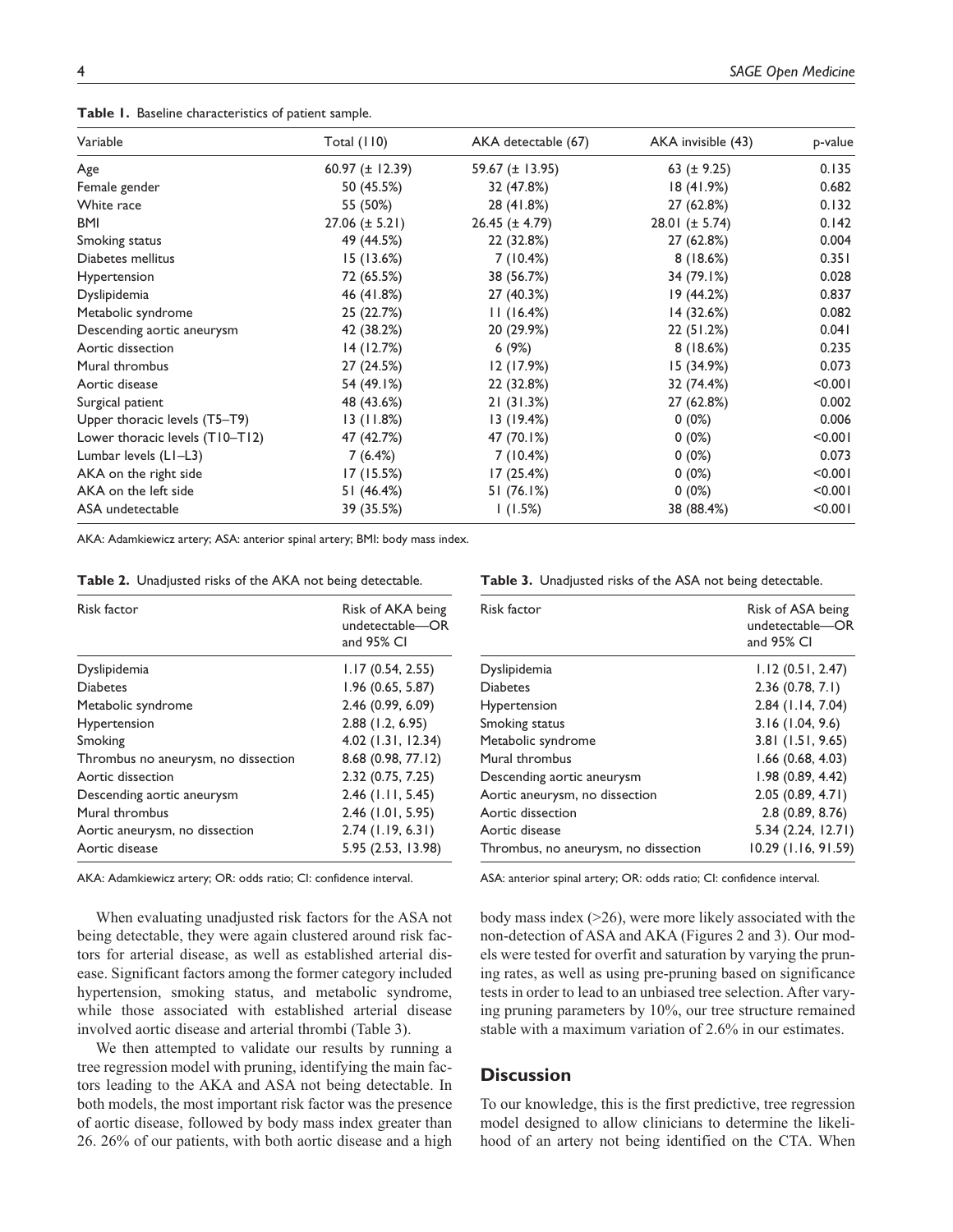

**Figure 2.** Tree regression results for AKA not being detectable.



**Figure 3.** Tree regression results for ASA not being detectable.

evaluating risks for the AKA not being detectable, significant factors could be classified into two broad categories: risk factors for arterial disease and established arterial disease. Factors in the former category included metabolic syndrome, hypertension, and smoking status, while factors in the latter category included descending aortic aneurysm, mural thrombi, aortic aneurysm without a dissection, and aortic disease in general. In relation to ASA not being detectable, factors were again clustered around risk factors for arterial disease, as well as established arterial disease. Significant factors among the former category included hypertension, smoking status, and metabolic syndrome, while those associated with established arterial disease involved aortic disease and arterial thrombi. Finally, when evaluating the importance of individual clinical factors, the presence of arterial disease and higher body mass index were consistent predictors of the non-detection of both AKA and ASA, body mass index likely being associated with a reduction in x-ray penetration.

Conventional spinal digital subtraction angiography (DSA) is a gold standard for visualization of the AKA.28,29 Despite DSA being very sensitive in spatial detection of the AKA, CTA has a precision similar to the one achieved through magnetic resonance angiography, making CTA a clinically acceptable standard.12,28,30,31 In face of these results, CTA is considered adequate for the pre-operative evaluation of the Adamkiewicz and anterior spinal arteries. The detection of small vessels on computerized tomography scans depend on the ability to maintain a good contrast material in the lumen of these vessels, ultimately differentiating them from their surroundings.<sup>10,11</sup> In our study, the relationship between arterial disease risk factors and arterial detectability could be explained by the association of these risk factors with atherosclerotic lesions.<sup>32,33</sup> Such lesions may reduce the amount of contrast reaching smaller vessels, leading to a lower amount of contrast in the target vessels, and ultimately reducing vascular detection. This finding suggests the need to use an increased amount of contrast in patients with atherosclerosis, although future studies should test the safety of this measure prior to its application.

In alignment with our findings, patient size has been demonstrated to affect radiologic image quality and, therefore the ability to detect anatomical structures. Since computerized tomographic visibility depends on the amount of photons passing through the patient and then captured by the detectors, body mass index can affect detectability. While detection rates are improved among small and slim patients, large patients tend to absorb more photons and therefore generate more image noise.12 Efforts to improve image quality in large patients are not without problems, however. For example, the use of high x-ray beam energy levels to adequately penetrate the body is frequently accompanied by a decrease in differential attenuation. As a consequence, the contrast between soft tissues and materials with high atomic numbers is reduced, including elements such as iodine and bone tissue. In addition, increased tube current decreases noise and improves contrast-to-noise ratio, although this approach is unfortunately limited in that it can also increase radiation exposure.34–37

Despite filling an important gap in the literature, our study does have limitations. First, we did not perform a longitudinal follow-up of our patients in order to verify whether the lack of visibility did indeed have clinical implications. Finally, given that our sample was not randomly drawn from a larger patient population, its external validity can be questioned. Although future studies should certainly aim at larger and more representative samples, our sample is by no means atypical for its setting, making our conclusions valid for similar populations around the globe.

## **Conclusion**

Arterial disease and increased body mass index decrease x-ray penetration and the visibility of both the AKA and ASA. Given that the AKA is associated with an increased rate of adverse spinal cord outcomes, future guidelines should account for these populations and perhaps establish protocols where contrast or radiation levels are increased for specific patient subgroups. The safety of these protocols should be carefully evaluated.

#### **Acknowledgements**

A.C.M.A. contributed to conception and design; analysis and interpretation of data; drafting and reviewing of the manuscript; and final approval of the manuscript. J.R.P.F. contributed to conception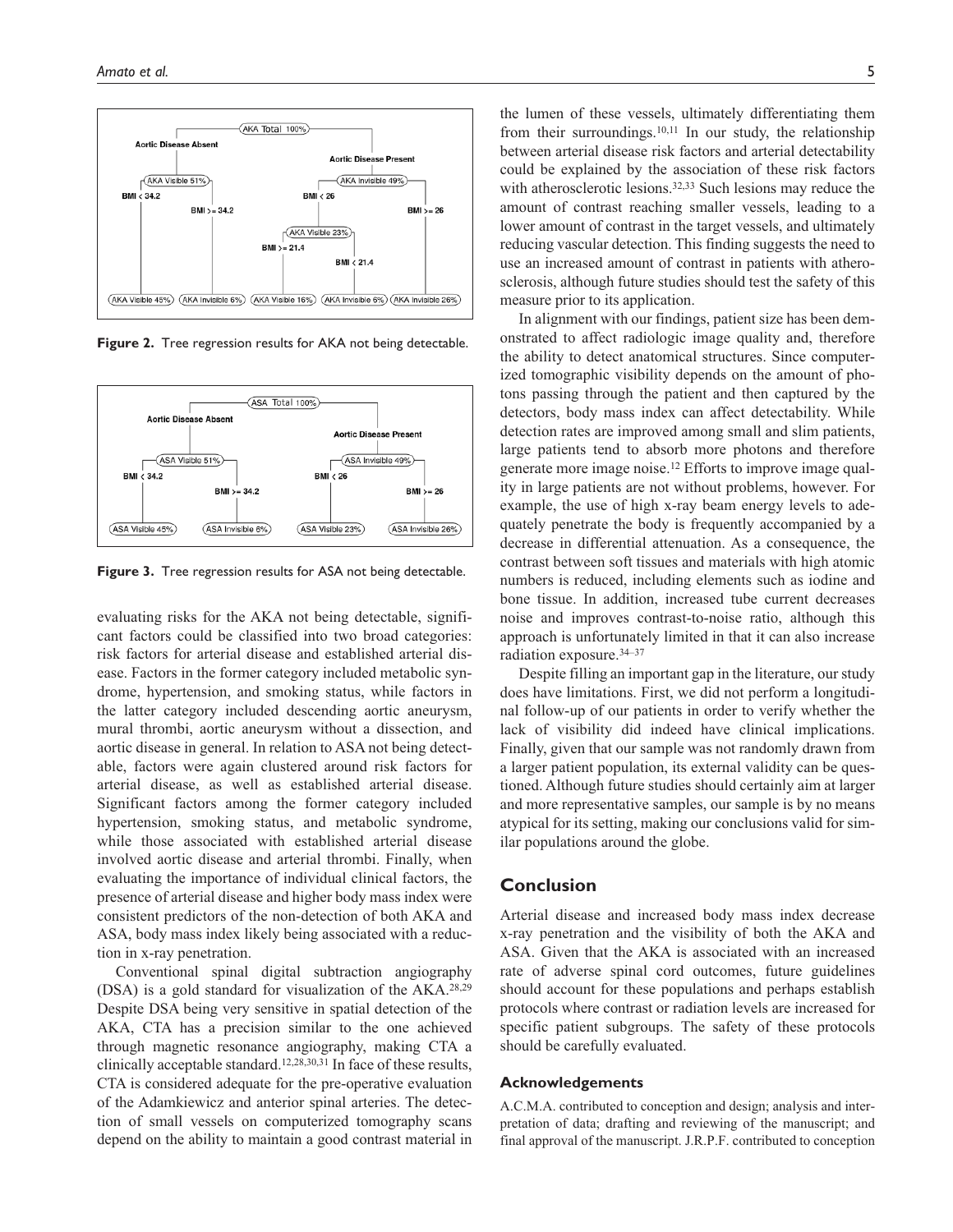and design; analysis and interpretation of data; reviewing of the manuscript; and final approval of the manuscript. N.A.G.S. contributed to conception and design; analysis and interpretation of data; reviewing of the manuscript; and final approval of the manuscript. The trial was registered at Registro Brasileiro de Ensaios Clínicos (ReBEC; RBR-326MSC).

#### **Declaration of conflicting interests**

The author(s) declared no potential conflicts of interest with respect to the research, authorship, and/or publication of this article.

#### **Ethical approval**

Ethical approval for this study was obtained from the Institutional Review Board of the School of Medicine at the University of São Paulo, Brazil (0089/10), and Sistema Nacional de Informações em Ética e Saúde (SINEP) da Comissão Nacional de Ética em Pesquisa (CONEP; 0088.0.015.000-10)\*.

#### **Funding**

The author(s) received no financial support for the research, authorship, and/or publication of this article.

#### **Informed consent**

Written informed consent was obtained from all subjects before the study.

#### **References**

- 1. Greenberg R, Resch T, Nyman U, et al. Endovascular repair of descending thoracic aortic aneurysms: an early experience with intermediate-term follow-up. *J Vasc Surg* 2000; 31(1): 147–156.
- 2. Amato A and Stolf N. Anatomy of spinal blood supply. *J Vasc Bras* 2015; 14(3): 248–252.
- 3. Koshino T, Murakami G, Morishita K, et al. Does the Adamkiewicz artery originate from the larger segmental arteries? *J Thorac Cardiovasc Surg* 1999; 117(5): 898–905.
- 4. Lo D, Valleé J, Spelle L, et al. Unusual origin of the artery of Adamkiewicz from the fourth lumbar artery. *Neuroradiology* 2002; 44(2): 153–157.
- 5. Nojiri J, Matsumoto K, Kato A, et al. The Adamkiewicz artery: demonstration by intra-arterial computed tomographic angiography. *Eur J Cardio: Thorac* 2007; 31(2): 249–255.
- 6. Biglioli P, Roberto M, Cannata A, et al. Upper and lower spinal cord blood supply: the continuity of the anterior spinal artery and the relevance of the lumbar arteries. *J Thorac Cardiovasc Surg* 2004; 127(4): 1188–1192.
- 7. Melissano G, Bertoglio L, Civelli V, et al. Demonstration of the Adamkiewicz artery by multidetector computed tomography angiography analysed with the open-source software OsiriX. *Eur J Vasc Endovasc Surg* 2009; 37(4): 395–400.
- 8. Takase K, Sawamura Y, Igarashi K, et al. Demonstration of the artery of Adamkiewicz at multi- detector row helical CT. *Radiology* 2002; 223(1): 39–45.
- 9. Morishita K, Murakami G, Fujisawa Y, et al. Anatomical study of blood supply to the spinal cord. *Ann Thorac Surg* 2003; 76(6): 1967–1971.
- 10. Uotani K, Yamada N, Kono AK, et al. Preoperative visualization of the artery of Adamkiewicz by intra-arterial CT angiography. *AJNR Am J Neuroradiol* 2008; 29(2): 314–318.
- 11. Utsunomiya D, Yamashita Y, Okumura S, et al. Demonstration of the Adamkiewicz artery in patients with descending or thoracoabdominal aortic aneurysm: optimization of contrastmedium application for 64-detector-row CT angiography. *Eur Radiol* 2008; 18(11): 2684–2690.
- 12. Nijenhuis RJ, Jacobs MJ, Jaspers K, et al. Comparison of magnetic resonance with computed tomography angiography for preoperative localization of the Adamkiewicz artery in thoracoabdominal aortic aneurysm patients. *J Vasc Surg* 2007; 45(4): 677–685.
- 13. Nakayama Y, Awai K, Funama Y, et al. Abdominal CT with low tube voltage: preliminary observations about radiation dose, contrast enhancement, image quality, and noise. *Radiology* 2005; 237(3): 945–951.
- 14. Von Elm E, Altman DG, Egger M, et al. The Strengthening the Reporting of Observational Studies in Epidemiology (STROBE) statement: guidelines for reporting observational studies. *PLoS Med* 2007; 4(10): e296.
- 15. Hoehmann CL, Hitscherich K and Cuoco JA. The artery of Adamkiewicz: vascular anatomy, clinical significance and surgical considerations. *Int J Cardiovasc Res*. Epub ahead of print September 2016. DOI: 10.4172/2324-8602.1000291.
- 16. Prince EA and Ahn SH. Basic vascular neuroanatomy of the brain and spine: what the general interventional radiologist needs to know. *Semin Intervent Radiol* 2013; 30: 234–239.
- 17. Gailloud P. The artery of von Haller: a constant anterior radiculomedullary artery at the upper thoracic level. *Neurosurgery* 2013; 73(6): 1034–1043.
- 18. Lee PH. Should we adjust for a confounder if empirical and theoretical criteria yield contradictory results? A simulation study. *Sci Rep* 2014; 4: 06085.
- 19. Kuhn M and Johnson K. Applied predictive modeling. New York: Springer, 2013 ISBN 978-1-4614-6848-6.
- 20. Reshef DN, Reshef YA, Finucane HK, et al. Detecting novel associations in large data sets. *Science* 2011; 334(6062): 1518–1524.
- 21. Paatero P and Tapper U. Positive matrix factorization: a nonnegative factor model with optimal utilization of error estimates of data values. *Environmetrics* 1994; 5(2): 111–126.
- 22. Prantner B. *Visualization of imputed values using the R-package VIM*, 2011, [https://cran.r-project.org/web/pack](https://cran.r-project.org/web/packages/VIMGUI/vignettes/VIM-Imputation.pdf)[ages/VIMGUI/vignettes/VIM-Imputation.pdf](https://cran.r-project.org/web/packages/VIMGUI/vignettes/VIM-Imputation.pdf)
- 23. Galili T. Dendextend: an R package for visualizing, adjusting and comparing trees of hierarchical clustering. *Bioinformatics* 2015; 31: 3718–3720.
- 24. Friedman J, Hastie T and Tibshirani R. *The elements of statistical learning*, vol. 1. Berlin: Springer, 2001.
- 25. R Core Team. *R: a language and environment for statistical computing*. Vienna: R Foundation for Statistical Computing, 2015,<http://www.R-project.org/>
- 26. Wickham H. *Ggplot2: elegant graphics for data analysis*. New York: Springer, 2009. ISBN 978-0-387-98141-3
- 27. Allaire J, Cheng J, Xie Y, et al. Rmarkdown: dynamic documents for R, 2015, [http://CRAN.R-project.org/package=](http://CRAN.R-project.org/package=rmarkdown) [rmarkdown](http://CRAN.R-project.org/package=rmarkdown)
- 28. Clarençon F, Di Maria F, Sourour N-A, et al. Evaluation of intra-aortic ct angiography performances for the visualisation